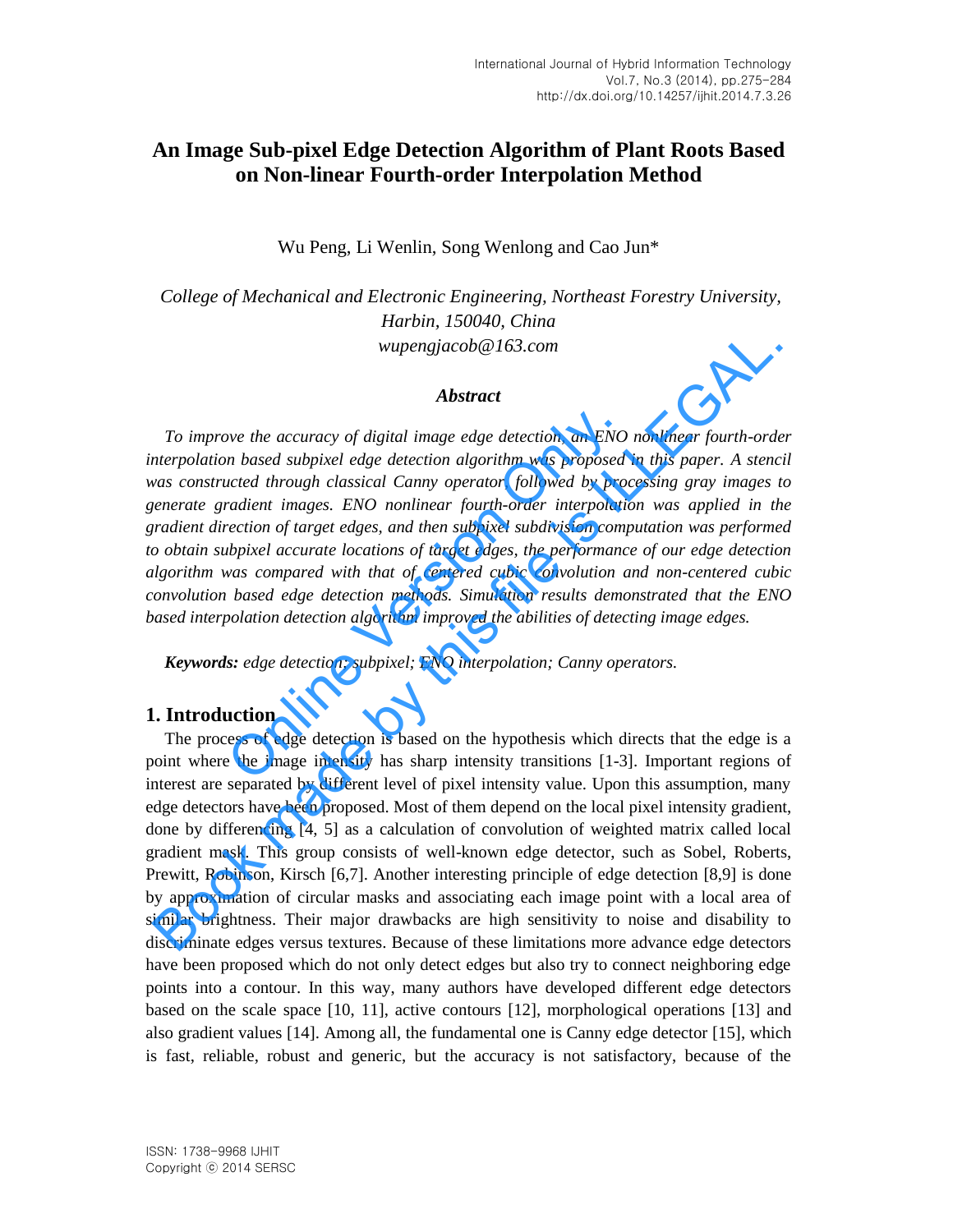parameters, which is the weakest point in the procedure. For this reason Canny was extended to the time-scale plane [16].

These operators detect image edges at the pixel level, but subpixel-level is required for edge detection in most applications. For example, precision of edge detection usually directly affects the accuracy of measurement in detecting micro physical factors of plant rhizosphere [17]. Therefore, it's meaningful to develop subpixel edge detection algorithms. Subpixel edge detection is to divide pixels around edges into subpixel for accurately locating edges. To estimate subpixel edges, three gray-level matrices were used [18]. A surface element model based on Laplace operator with Gaussian mask was proposed [19]. Zernike matrix and Sobel operators based subpixel edge detection algorithm was also developed [20]. A subpixel interpolation algorithm based on quadric polynomial least square fitting to approximate gradient was proposed [21]. A bilinear interpolation based method was used to increase image resolution, followed by obtaining fine grids as a prerequisite step of edge detections [22]. A covariance based adaptive interpolation method was used to reduce computational complexity [23], but large covariance matrix used in this method could generate errors. A weighted cubic convolution interpolation through local gradient was used to conserve intensity change [24].

In this paper, ENO ( Essentially non-oscillatory ) based nonlinear fourth-order interpolation and Canny operator was applied to detect edges of images. ENO interpolation algorithm was first introduced, and then ENO interpolation based subpixel edge detection algorithm was proposed. Simulation results demonstrated that the algorithm proprosed here could more accurately locate subpixel of edges, with abilities of edge thinning. based adaptive interpolation method was used to reduce corriding covariance matrix used in this method could generate er interpolation through local gradient was used to conserve in paper, ENO (Essentially non-oscillatory)

# **2. Description the Edge detection and ENO interpolation algotithm**

#### **2.1. Edge detection algorithm**

The edge of an image is the area with the most useful information, containing discontinuous or even drastically changing gray scales. Edge extraction algorithms are operators which can detect pixels with edge features.

Classical edge detection algorithms include Laplacian、Roberts、Prewitt、Sobel、 LOG、Canny operators, etc. [25]. Laplacian operator is quadric differential algorithm, and sensitive to noise. Robert operator can accurately locate edge, but sensitive to noise. Prewitt and Soble operators can refrain noise, but the accuracy of locating edge is not as good as Roberts operator. LOG operator first applied Gaussian function to smooth image, followed by using Laplacian operator to extract points crossing zero as edge. LOG operator could generate fake edges, with poor rejection to noise. In this paper, Canny operator was used, because of its good performance of detecting edges [26]. Canny operator used first order differential equation of Gaussian function, therefore obtaining a balance between noise rejection and edge detection. perators based subpytel edge detection algorithm was also developed 2001. A subparenty based on apartim-based on quadric phynomial last square fitting to approximate<br>radient was proposed [21]. A bilinear interpolation base

#### **2.2. ENO interpolation algorithm**

ENO interpolation method selected polynomial stencil according to gray scale around every pixel, followed by estimating smoothness by calculating deviation from mean. ENO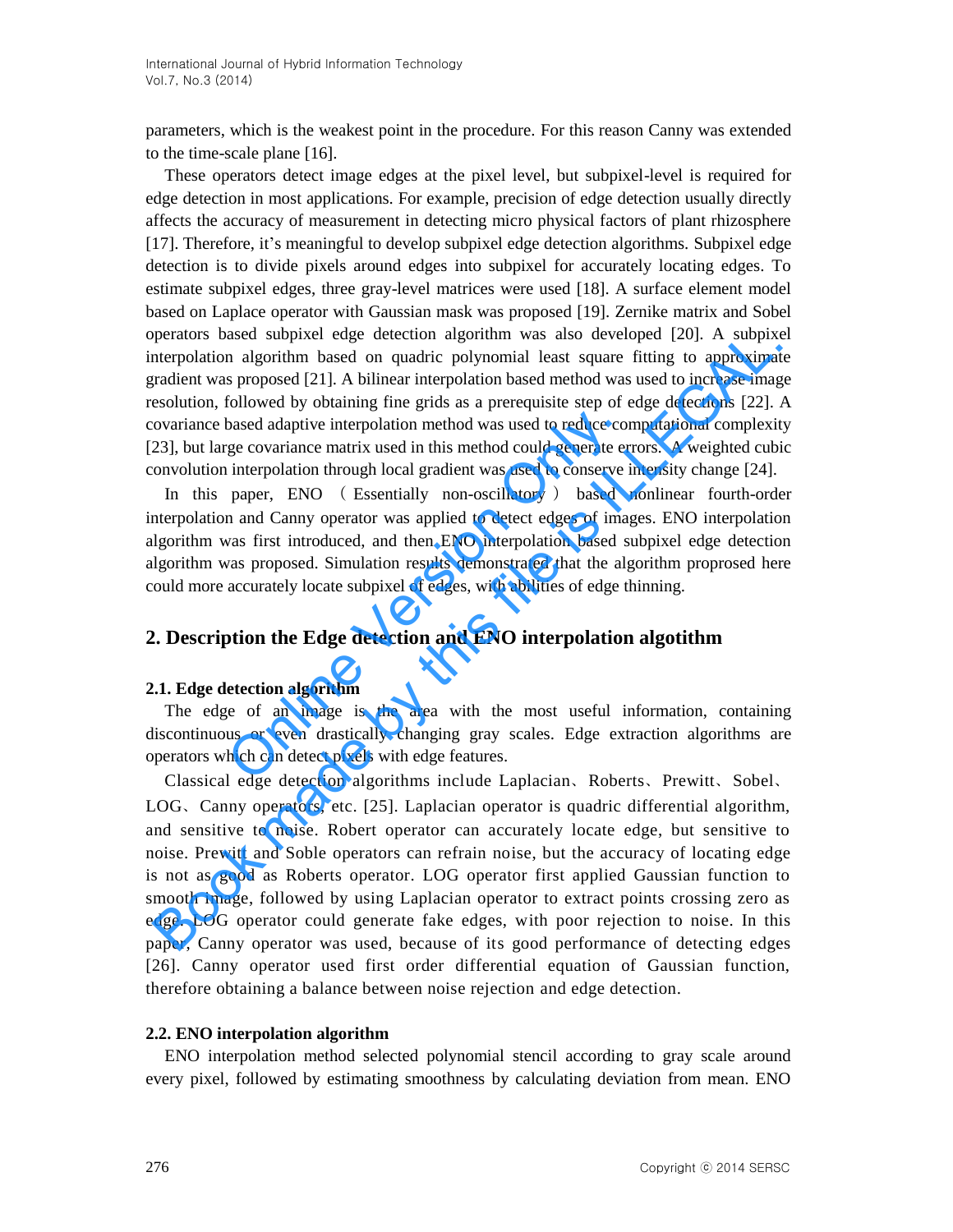interpolation selected interpolation points in self adaptive way. Although monotonicity couldn't be guaranteed, small shaking could be tolerated with high order accuracy [27].

Given a set of discrete values,  $f_{ij} = f(x_i, y_j)$ , which represent the pixel grey level value in a regular grid, where  $x_i = x_{i-1} + d$ ,  $y_i = y_{i-1} + d$ , for each subpixel  $(x_*, y_*)$ , a numerical interpolation is defined:

$$
R(x_*, y_*; f) = f(x_*, y_*) + O(d^4)
$$
  
\n
$$
R(x_i, y_j; f) = f_{ij}
$$
\n(1)

Where  $O(d^4)$  is the definition of approximation error.

ENO interpolation method starts using a zero degree interpolation polynomial which coincides with the function value at one point  $(x_i, y_j)$ . To obtain a higher order, another point should be added to the stencil, which is chosen from the two contiguous neighbors based on the lowest value of the two respective divided differences. This is an iterative process, carried out until the polynomial gets the desired order. The stencil selection is based on the use of divided differences as smoothness indicators [28]: Where  $O(u)$  is the terminor of approximation entity.<br>
ENO interpolation method starts using a zero degree interpolation polynomial which<br>
oincides with the function value at one point  $(x_i, y_j)$ . To obtain a higher order, a

(A) Given  $x_* \in [x_i - \frac{a}{n}, x_i + \frac{a}{n}]$  $i = \frac{1}{2}$ ,  $x_i + \frac{1}{2}$  $x_* \in [x_i - \frac{d}{n}, x_i + \frac{d}{n}]$ , it is considered that  $p_{i,k}(x_*)$  *j* is the unique one-

dimensional third-degree polynomial which interpolates the function  $f(x, y_k)$  at the point  $x = x_*$ , using the stencil  $\{x_{i_{\min k}}, x_{i_{\min k}+1}, x_{i_{\min k}+2}, x_{i_{\min k}+3}\}$  formed by 4 successive points that include  $x_i$ . The stencil is defined by the procedure described as follows: dued to the stench, which is chosen from the two contrigute<br>value of the two respective divided differences. This is an it<br>e polynomial gets the desired order. The stencil selection<br>erences as smoothness indicators [28]:<br>

(i) Initially,  $i_{\min k}^{(0)} = i$ ,  $t_{i k}^{(0)}$  $i_{\min,k}^{(0)} = i, t_{i,k}^{(0)}(x_*;f) = f_{i,k};$ 

(ii) For each  $m \in \{1, 2, 3\}$ ,  $i_{\min k}^{(m-1)}$ m in , *m*  $i_{\min,k}^{(m-1)}$  and  $t_{i,k}^{(m-1)}$  ( $x$ ; *f*) are supposed to be known. Then the two following m-degree divided differences of the function  $f(x, y_k)$  are computed as follows:

$$
a_{i,k}^{(m)} = f\left[x_{i_{\min,k}}^{m-1}, x_{i_{\min,k}+1}^{m-1}, \dots, x_{i_{\min,k}+m}^{m-1}\right]\Big|_{f=f_k}
$$
 (2)

$$
b_{i,k}^{(m)} = f\left[x_{i_{\min,k}-1}^{m-1}, x_{i_{\min,k}}^{m-1}, \dots, x_{i_{\min,k}+m-1}^{m-1}\right]\bigg|_{f=f_k}
$$
\n(3)

From the possible candidate points, the one with the lower divided difference value will be added to the stencil.

(a) if  $|a_{i,k}^{(m)}| < |b_{i,k}^{(m)}|$  $,k \mid \cdot \mid^{\circ} i,$  $a_{i,k}^{(m)} \leq b_{i,k}^{(m)} \bigg|$ , then:  $c_{i,k}^{(m)} = a_{i,k}^{(m)}$ ,  $i_{\min,k}^{(m)} = i_{\min,k}^{(m-1)}$  $c_{i,k}^{(m)} = a_{i,k}^{(m)}, \quad i_{\min,k}^{m} = i_{\min,k}^{(m-1)},$ (b) if  $|a_{i,k}^{(m)}| > |b_{i,k}^{(m)}|$  $,k \mid \in \lbrack \cdot \rbrack$  i,  $a_{i,k}^{(m)}$   $>$   $\left| b_{i,k}^{(m)} \right|$ , then:  $c_{i,k}^{(m)} = b_{i,k}^{(m)}$ ,  $i_{\min,k}^{m} = i_{\min,k-1}^{(m-1)}$  $c_{i,k}^{(m)} = b_{i,k}^{(m)}, \quad i_{\min,k}^{m} = i_{\min,k-k}^{(m-1)}$  $(m-1)$ <br>min, $k$  $\sum_{i_{m,n,k}}^{i_{m,n,k}}$ <br>  $\binom{m}{r}$  ( $r + f$ ) =  $n^{(m-1)}$  ( $r + f$ ) +  $c^{(m)}$  $\binom{n}{k}$ ,  $\binom{n}{k}$ ,  $\binom{n-1}{k}$ ,  $\binom{n}{k}$ ,  $\binom{n}{k}$ ,  $\binom{n}{k}$ ,  $\binom{n}{k}$ ,  $\binom{n}{k}$ ,  $\binom{n}{k}$ ,  $\binom{n}{k}$ ,  $\binom{n}{k}$ ,  $\binom{n}{k}$ ,  $\binom{n}{k}$ ,  $\binom{n}{k}$ ,  $\binom{n}{k}$ ,  $\binom{n}{k}$ ,  $\binom{n}{k}$ ,  $\binom{n}{k}$ ,  $\binom{n}{k}$ ,  $\binom{n}{k}$ ,  $f_{i,k}^{(m)}(x_*) f$  =  $p_{i,k}^{(m-1)}(x_*) f$   $f$  +  $c_{i,k}^{(m)}$  **m**  $f_{i,k}^{(m-1)}(x_* - x_j)$  $p_{i,k}^{(m)}(x_*,f) = p_{i,k}^{(m-1)}(x_*,f) + c_{i,k}^{(m)} \prod_{m,n,k}^{i_{m,n,k}^{(m-1)}+m-1} (x_* - x_*)$  $i_{\min,k}^{(m-1)} + m - 1$ <br>-1)

Thus  $\prod_{\substack{(m-1)\text{min},k}}$ *m k*  $\frac{1}{j-i}$ i, - $= p_{i,k}^{(m-1)}(x_{*};f) + c_{i,k}^{(m)} \prod (x_{*}-x_{j}),$ and  $i_{\min,k} = i_{\min,k}^{(3)}$ ,  $p_{i,k}(x_*) f) = p_{i,k}^{(3)}(x_*) f$ .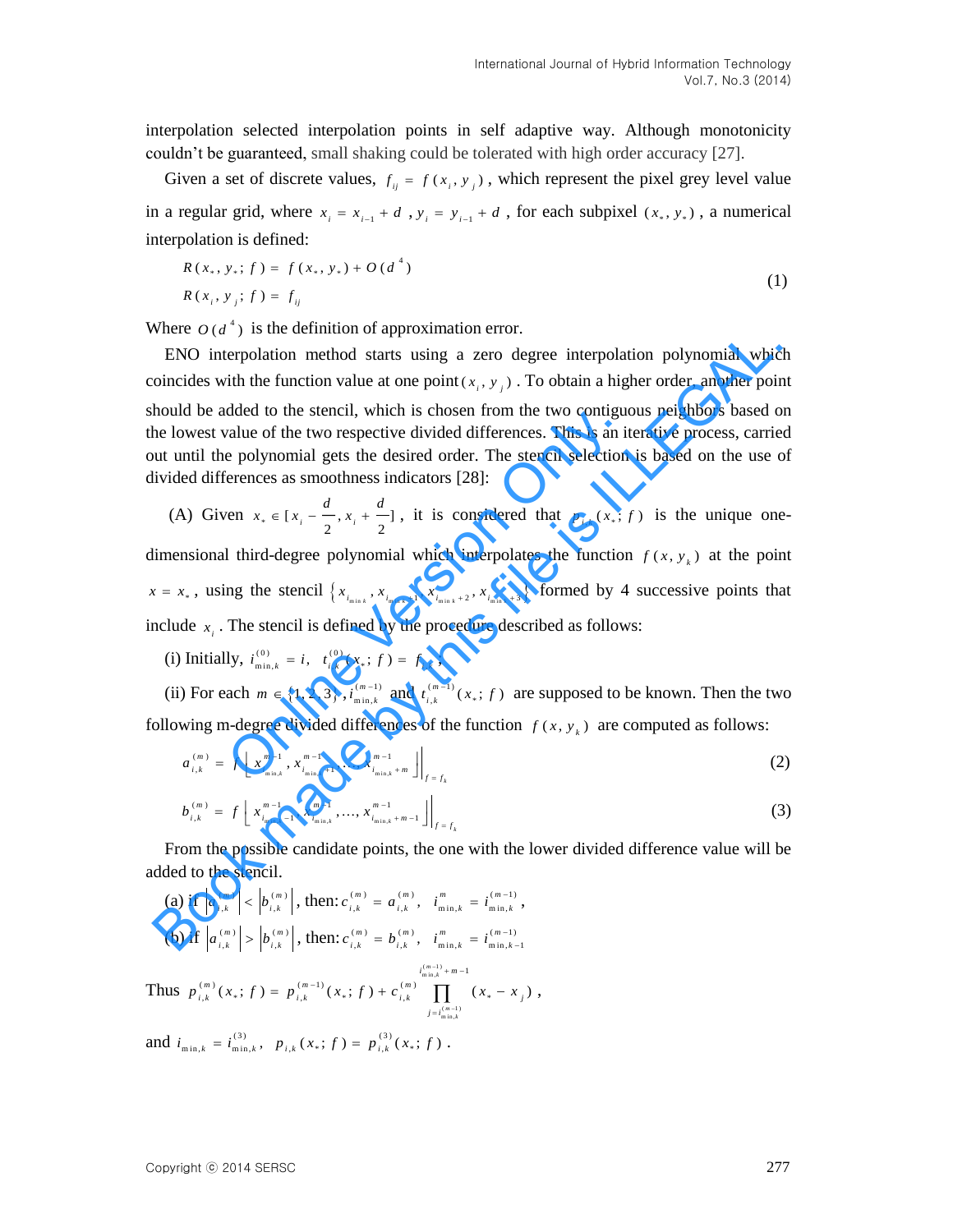(B) In the previous step(A), for each  $x_* \in [x_i - \frac{a}{n}, x_i + \frac{a}{n}]$  $i = \frac{1}{2}$ ,  $x_i + \frac{1}{2}$  $x_* \in [x_i - \frac{d}{x_i + \frac{d}{x_i}}]$ , a set of discrete values has been built,  $p_{i,k}(x_*) f) \equiv p_{k,x}, \forall k = 1,..., NY$ .

Assuming that  $y_* \in [y_j - \frac{a}{2}, y_j + \frac{a}{2}]$  $y_* \in [y]_i - \frac{d}{dx}$ ,  $y_i + \frac{d}{dx}$  and using the process described in the step (A), but the initial value is following:

\* \* \*  $(0)$  (0)  $j_{\min, y_*}^{(0)} = j$ ,  $q_{i, y_*}^{(0)}(y_*) = t_{i, y_*}$ , the following results in obtained after three interations:  $^{(2)}$ <br>m in , y<sub>\*</sub> \* \* \* ( 2 ) m in , \*  $j_{\min,y_*}^{(2)}$  + 2<br>(2)  $(y + t) + c^{(3)}$  $\int_{\min,y_*}^{j_{\text{min},y_*}^{(2)}+2} (y_*;t) + c_{i,y_*}^{(3)} \prod_{y_*=y_*}^{j_{\text{min},y_*}^{(3)}+2} (y_* - y_k)$ *y j*  $g_{i, y_{*}}(y_{*}; t) = q_{j, y_{*}}^{(2)}(y_{*}; t) + c_{i, y_{*}}^{(3)} \prod (y_{*} - y_{k})$  $k = j$  $q_{j, y_*}(y_*, t) = q_{j, y_*}^{(2)}(y_*, t) + c_{i, y_*}^{(3)} \prod^{j_{\min,y_*}^{(2)} + 2} (y_* - y_*)$  $=$  $= q_{j,y_*}^{(2)}(y_*; t) + c_{i,y_*}^{(3)} \prod (y_* -$ 

In the interpolation process a stencil has been used that is formed by four consecutive points including  $y_j: \{ y_{j_{\min x}, y}, y_{j_{\min x+1}}, y_{j_{\min x+2}}, y_{j_{\min x+3}} \}$ .

Thus, the stencil can be defined as  $R(x_*, y_*; f) = q_{j,x_*}(y_*; t)$ .

## **3. ENO interpolation based subpixel edge detection**

#### **3.1. ENO based non-linear fourth-order interpolation algorithm**

The pixel values of digital image are acquired as a weighted average of the luminosity of a portion of the scene. Therefore, the approach considers that the pixels of an image represent the averages of a function  $f(x, y)$ :

$$
\frac{1}{f_{i,j}} = \frac{1}{d^2} \int_{y_j - \frac{d}{2}}^{y_j + \frac{d}{2}} \int_{x_i - \frac{d}{2}}^{x_i + \frac{d}{2}} f(x, y) dx dy
$$
\n(4)

In the first step of the interpolation process, the resolution is increased by dividing the original pixel into four new pixel. Pixel values in the interpolated image will also be averages of the same function. Thus, the four average values can be computed from  $(5)$  to  $(8)$ : uding  $y_j: \{y_{j_{\min,n}}, y_{j_{\min,n+1}}, y_{j_{\min,n+2}}, y_{j_{\min,n+3}}\}$ .<br>
s stencil can be defined as  $R(x_*, y_*, f) = q_{j,x_*}(y_*, t)$ .<br> **nterpolation based subpixel edge detection**<br>
ased non-linear fourth-order interpolation algorithm<br>
l values of  $t_{i,n}(y_n;t) = q_{i,n}^{(1)}(y_n;t) + c_{i,n}^{(3)} \prod_{k=1, k \neq i}^{n} (y_n - y_k)$ <br>
In the interpolation process a stencil has been used that is formed by four consecutive<br>
points including  $y_j$ ; { $y_{i,n}$ ,  $y_{i,n}$ ,  $y_{i,n}$ ,  $y_{i,n}$ ,  $y_{i,n}$ ,  $y$ 

$$
\frac{f}{f_{i,j}} = \frac{1}{4d^2} \int_{y_j - \frac{d}{2}}^{y_j} \int_{x_i - \frac{d}{2}}^{x_i} f(x, y) dx dy
$$
\n(5)

$$
\frac{f(x)}{f_{i,j}} = \frac{1}{4d^2} \int_{y_j - \frac{d}{2}}^{y_j} \int_{x_i}^{x_i + \frac{d}{2}} f(x, y) dx dy
$$
 (6)

$$
\frac{f}{f_{i,j}} = \frac{1}{4d^2} \int_{y_j}^{y_j + \frac{d}{2}} \int_{x_i - \frac{d}{2}}^{x_i} f(x, y) dx dy
$$
\n(7)

$$
\frac{f^{(4)}}{f_{i,j}} = \frac{1}{4d^2} \int_{y_j}^{y_j + \frac{d}{2}} \int_{x_i}^{x_i + \frac{d}{2}} f(x, y) dx dy
$$
\n(8)

A Gaussian quadrature formula with four no<br>integrals with the desired local truncation error:<br> $\frac{dE}{dx} = \frac{1}{\pi} \int_{-a}^{b} \int_{-a}^{x_i} \int_{-a}^{b} f(x, y) dx dy \approx \frac{1}{\pi} [f(x, y)]$ 

A Gaussian quadrature formula with four nodes is employed in order to compute these  
egrals with the desired local truncation error:  

$$
\overline{f}^{(1)}_{i,j} = \frac{1}{4d^2} \int_{y_j - \frac{d}{2}}^{y_j} \int_{x_i - \frac{d}{2}}^{x_i} f(x, y) dx dy \approx \frac{1}{4} [f(x_i - \frac{d}{2} + \beta, y_j - \beta) + f(x_i - \beta, y_j - \beta)]
$$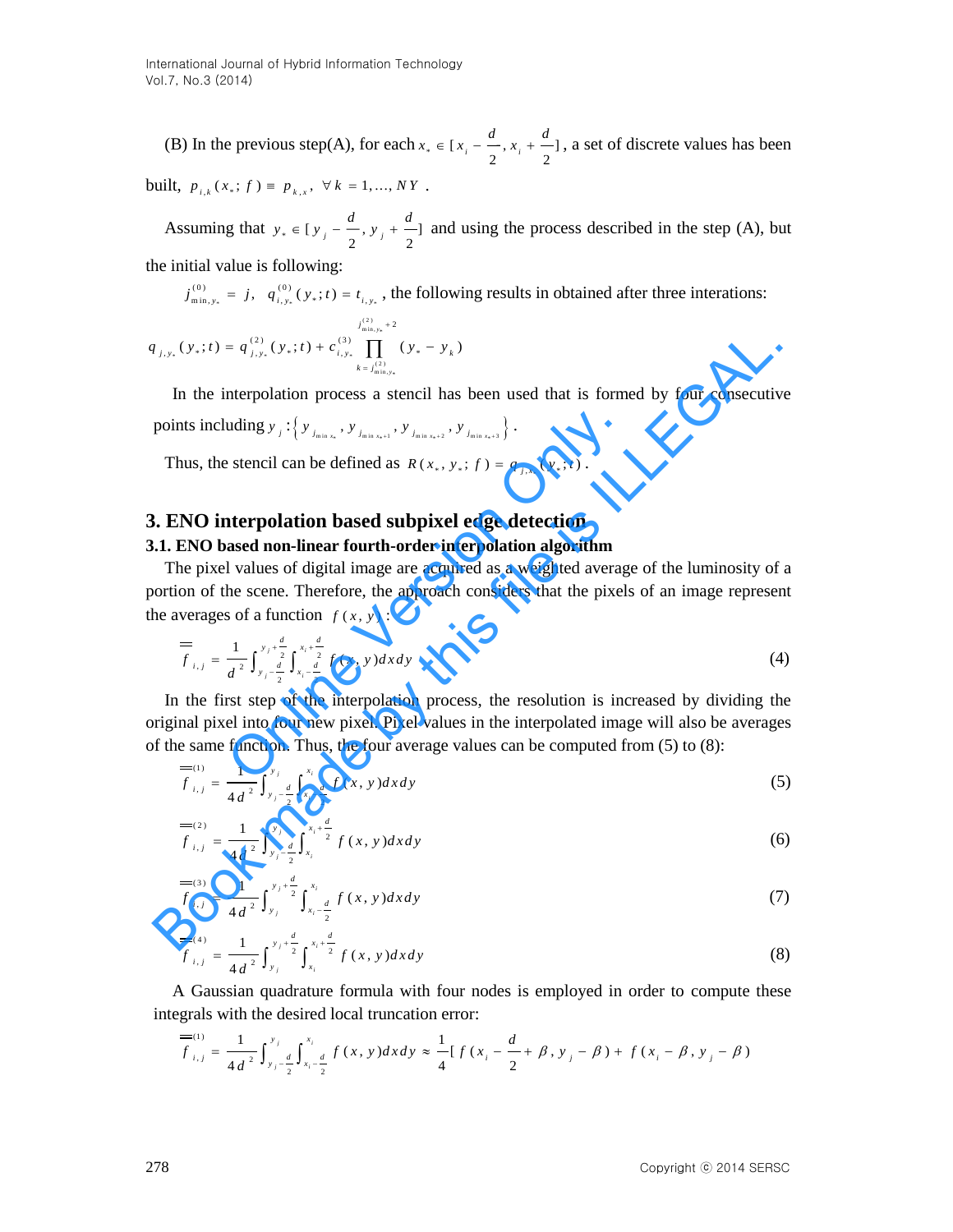+ 
$$
f(x_i - \frac{d}{2} + \beta, y_j - \frac{d}{2} + \beta) + f(x_i - \beta, y_j - \frac{d}{2} + \beta)]
$$
 (9)

$$
+ f(x_i - \frac{d}{2} + \beta, y_j - \frac{d}{2} + \beta) + f(x_i - \beta, y_j - \frac{d}{2} + \beta)]
$$
(9)  

$$
\overline{f}_{i,j}^{(2)} = \frac{1}{4d^2} \int_{y_j - \frac{d}{2}}^{y_j} \int_{x_i}^{x_i + \frac{d}{2}} f(x, y) dx dy \approx \frac{1}{4} [f(x_i + \beta, y_j - \beta) + f(x_i + \frac{d}{2} - \beta, y_j - \beta)] + f(x_i + \beta, y_j - \frac{d}{2} + \beta) + f(x_i + \frac{d}{2} - \beta, y_j - \frac{d}{2} + \beta)]
$$
(10)

$$
+ f(x_i + \beta, y_j - \frac{a}{2} + \beta) + f(x_i + \frac{a}{2} - \beta, y_j - \frac{a}{2} + \beta)] \tag{10}
$$
  

$$
= \frac{1}{f_{i,j}} = \frac{1}{4d^2} \int_{y_j}^{y_j + \frac{d}{2}} \int_{x_i - \frac{d}{2}}^{x_i} f(x, y) dx dy \approx \frac{1}{4} [f(x_i - \frac{d}{2} + \beta, y_j + \frac{d}{2} - \beta) + f(x_i - \beta, y_j + \frac{d}{2} - \beta)] \tag{11}
$$

+ 
$$
f(x_1 = \frac{d}{2} + \beta, y_1 = \frac{d}{2} + \beta) + f(x_2 = \beta, y_1 = \frac{d}{2} + \beta)1
$$
 (9)  
\n
$$
\overline{f}_{i,j}^{(2)} = \frac{1}{4d^2} \int_{y_1 = \frac{d}{2}}^{y_2} \int_{x_1}^{x_2 = \frac{d}{2}} f(x, y) dx dy \approx \frac{1}{4} [f(x_1 + \beta, y_1 - \beta) + f(x_1 + \frac{d}{2} - \beta, y_1 - \beta)] + f(x_1 + \beta, y_1 - \frac{d}{2} + \beta) + f(x_1 + \frac{d}{2} - \beta, y_1 - \frac{d}{2} + \beta)]
$$
 (10)  
\n
$$
\overline{f}_{i,j}^{(3)} = \frac{1}{4d^2} \int_{y_1}^{y_2 = \frac{d}{2}} \int_{y_2 = \frac{d}{2}}^{y_1 = \frac{d}{2}} f(x, y) dx dy \approx \frac{1}{4} [f(x_1 = \frac{d}{2} + \beta, y_1 + \frac{d}{2} - \beta)] + f(x_1 = \beta, y_1 + \frac{d}{2} - \beta) + f(x_1 = \beta, y_1 + \frac{d}{2} - \beta) + f(x_1 = \frac{d}{2} + \beta, y_1 + \beta) + f(x_1 = \beta, y_1 + \beta)]
$$
 (11)  
\n
$$
\overline{f}_{i,j}^{(4)} = \frac{1}{4d^2} \int_{y_1}^{y_1 = \frac{d}{2}} \int_{y_1}^{x_1 = \frac{d}{2}} f(x, y) dx dy \approx \frac{1}{4} [f(x_1 + \beta, y_1 + \frac{d}{2} - \beta)]
$$
 (12)  
\n
$$
\overline{f}_{i,j}^{(4)} = \frac{1}{4d^2} \int_{y_1}^{y_1 = \frac{d}{2}} \int_{y_2}^{x_2 = \frac{d}{2}} f(x, y) dx dy \approx \frac{1}{4} [f(x_1 + \beta, y_1 + \frac{d}{2} - \beta)]
$$
 (12)  
\nWhere  $\beta = d \left( \frac{\sqrt{3}}{2} \right)$ . Therefore, the point values of  $f(x_1, y_1)$  must be interpolated at  
\nthe above quadratic

Where  $\frac{\sqrt{3}}{2}$ 2  $\beta = d$  $\overline{a}$  $= d \left( \frac{\sqrt{v_3}}{2} \right)$ . Therefore, the point values of  $f(x_*, y_*)$  must be interpolated at

the above quadrature nodes  $(x_*, y_*) \in [x_i - \frac{d}{2}, x_i + \frac{d}{2}] \times [y_i - \frac{d}{2}, y_i + \frac{d}{2}]$  $\frac{a}{2}$ ,  $x_i + \frac{a}{2}$   $\frac{a}{2}$   $\frac{y_i - \frac{a}{2}}{2}$ ,  $y_i + \frac{a}{2}$  $f(x_*, y_*) \in [x_i - \frac{d}{2}, x_i + \frac{d}{2}] \times [y_i - \frac{d}{2}, y_i + \frac{d}{2}].$ 

According to [19]:

$$
f_{i,j} = \frac{1}{4d^2} \int_{y_j}^{2} \int_{x_i}^{2} f(x, y) dx dy \approx \frac{1}{4} [f(x_i + \beta, y_j + \frac{1}{2} - \beta)] + f(x_i + \frac{d}{2} - \beta, y_j + \frac{d}{2} - \beta, y_j + \frac{d}{2} - \beta) + f(x_i + \beta, y_j + \beta) + f(x_i + \frac{d}{2} - \beta, y_j + \beta)] \tag{12}
$$
\nWhere  $\beta = d \left( \frac{\sqrt{3}}{2} \right)$ . Therefore, the point values of  $f(x_*, y_*)$  must be interpolated at above quadrature nodes  $(x_*, y_*) \in [x_i - \frac{d}{2}, x_i + \frac{d}{2}] \times [y_i - \frac{d}{2}, y_i + \frac{d}{2}]$ .

\naccording to [19]:

\n
$$
\overline{f}_j(x_*) = \frac{1}{d} \int_{-\frac{d}{2}}^{\frac{d}{2}} \overline{f}_j(x_* + \psi) d\psi
$$
, being\n
$$
\overline{f}_j(x_* + \psi) = \frac{1}{d} \int_{y_j - \frac{d}{2}}^{y_j + \frac{d}{2}} f_j(x_* + \psi, \phi) d\phi \tag{13}
$$
\nTaylor expansion of  $\overline{f}_j(x_* + \psi)$  around  $\psi = 0$  reveals the existence of constant, such

A Taylor expansion of  $f_j(x_* + \psi)$  around  $\psi = 0$  reveals the existence of constant, such as:

$$
\overline{f_j}(x_*) = \frac{1}{f_j}(x_*) - \frac{1}{24}d^2 \frac{\partial^2 \overline{f_j}(x_*)}{\partial x^2} + O(d^4)
$$
\n(14)

Beginning with the discrete values  $f_{i,j}$ , the procedure described in the step (A) (section

2), 
$$
\forall x_* \in [x_i - \frac{d}{2}, x_i + \frac{d}{2}], \forall j \in \{1, ..., NY\}
$$
, thus:  $t_{i,j}(x_*; f) = \overline{f}_{i,j}, \forall j = 1, ..., NY$ , then:  
=

$$
\overline{f_j}(x_*) = t_{i,j}(x_*; \overline{f}) - \frac{1}{24} d^2 \frac{\partial^2 t_{i,j}(x_*; \overline{f})}{\partial x^2} + O(d^4)
$$
\n(15)

Given  $x_* \in [x_i - \frac{a}{n}, x_i + \frac{a}{n}]$  $i = \frac{1}{2}$ ,  $\frac{x_i}{1}$   $\frac{1}{2}$  $x_* \in [x, -\frac{d}{x_*}, x_* + \frac{d}{x_*}]$ , considering (15) and applying the same procedure described in the step (B) (section 2), then: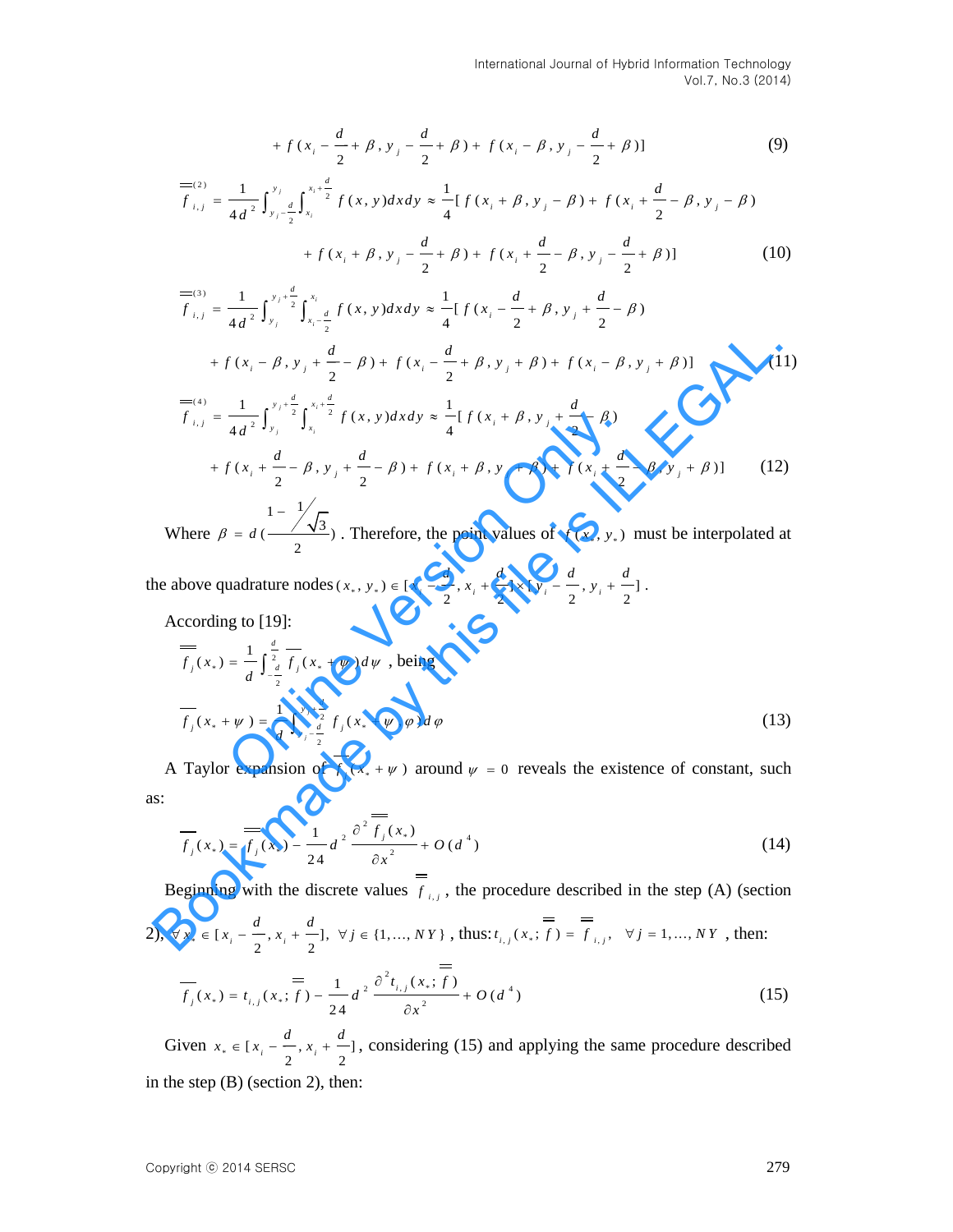International Journal of Hybrid Information Technology Vol.7, No.3 (2014)

$$
= R(x_*, y_*; f) = q_{j,x_*}(y_*; t) - \frac{1}{24} d^{2} \frac{\partial^{2} q_{i,x_*}(y_*; t)}{\partial y^{2}}
$$
(16)

Type (16) can verify:

$$
= R(x_*, y_*; f) = f(x_*, y_*) + O(d^4)
$$
\n(17)

Where 
$$
(x_*, y_*) \in [x_i - \frac{d}{2}, x_i + \frac{d}{2}] \times [y_i - \frac{d}{2}, y_i + \frac{d}{2}].
$$

#### **3.2. Sub-pixel Edge detection steps**

The steps for ENO based subpixel edge detection method are as follows:

(a) Canny edge detection algorithm was applied to detect pixel edge of images, followed by extracting and saving edge information;

 $R(x_1, y_1; t) = q_{y_1}(y_1; t) - \frac{1}{24}d \frac{y_2}{2y^2}$  (16)<br>
Type (16) can verify:<br>
The  $(x_1, y_1; t) = f(x_1, y_1) - U(d^2)$  (17)<br>
Where  $\langle x_1, y_1 \rangle = [f(x_1, y_1) - U(d^2)]$ <br>
Where  $\langle x_1, y_1 \rangle = [f(x_1, y_1) - U(d^2)]$ <br>
Clie sites for ENO based sub (b) ENO interpolation method was used to adjust the edge factors. Sixteen points were selected around every pixel, namely,  $f(x_i - 3, y_j + 3)$ ,  $f(x_i - 3, y_j - 3)$ ,  $f(x_i + 3, y_i - 3)$  *i*  $f(x_i + 3, y_i - 3)$  *i*  $f(x_i - 1, y_i - 3)$  *i*  $f(x_i - 1, y_i + 3)$  *i*  $f(x_i + 1, y_i - 3)$ ,  $f(x_i + y_i + 3)$ ,  $f(x_i - 3, y_i + 1)$ ,  $f(x_i - 3, y_i - 1)$ ,  $f(x_i + 3, y_i - 1)$  $f(x_i + 3, y_i + 1)$  *i*  $f(x_i - 1, y_i - 1)$  *i*  $f(x_i - 1, y_i + 1)$  *i*  $f(x_i + 1, y_i - 1)$  $f(x_i + 1, y_i + 1)$ interpolation method was used to adjust the edge factor<br>
uround every pixel, namely,  $f(x_i - 3, y_j + 3)$ ,<br>  $f(x_i + 3, y_j - 3)$ ,  $f(x_i - 1, y_j - 3)$ ,<br>  $f(x_i + y_j + 3)$ ,  $f(x_i - 3, y_j + 1)$ ,  $f(x_i - 3, y_j - 3)$ ,<br>  $f(x_i + y_j + 3)$ ,  $f(x_i - 3, y_j + 1)$ ,  $f(x$ The steps for ENO based subpixel edge detection method are as follows:<br>
(a) Canny edge detection algorithm was applied to detect pixel edge of images, followe<br>
(b) ENO interpolation method was used to adjust the edge fact

which were then applied to formula  $(9)$ ,  $(10)$ ,  $(11)$ and $(12)$ to generate interpolation results. The points were selected according to method used in literature [29];

(c) Subpixel edge was generated by interpolation in step (b).

#### **4. Simulation**

To explore the utility and demonstrate the efficiency of the proposed subpixel edge detection algorithm, computer experiments on gray-level images are carried out. Figure 1 (including (a) and (b)) is the ideal image of plant roots.

The computer experiments are conducted to test the proposed algorithm. The experiments are designed to compare the ability of the proposed method on extracting sub-pixel edges from the plant roots image with centered cubic convolution interpolation method (algorithm 1) and non-centered cubic convolution interpolation method (algorithm 2).



**Figure 1. The original root image Figure 2. Algorithm 1** 

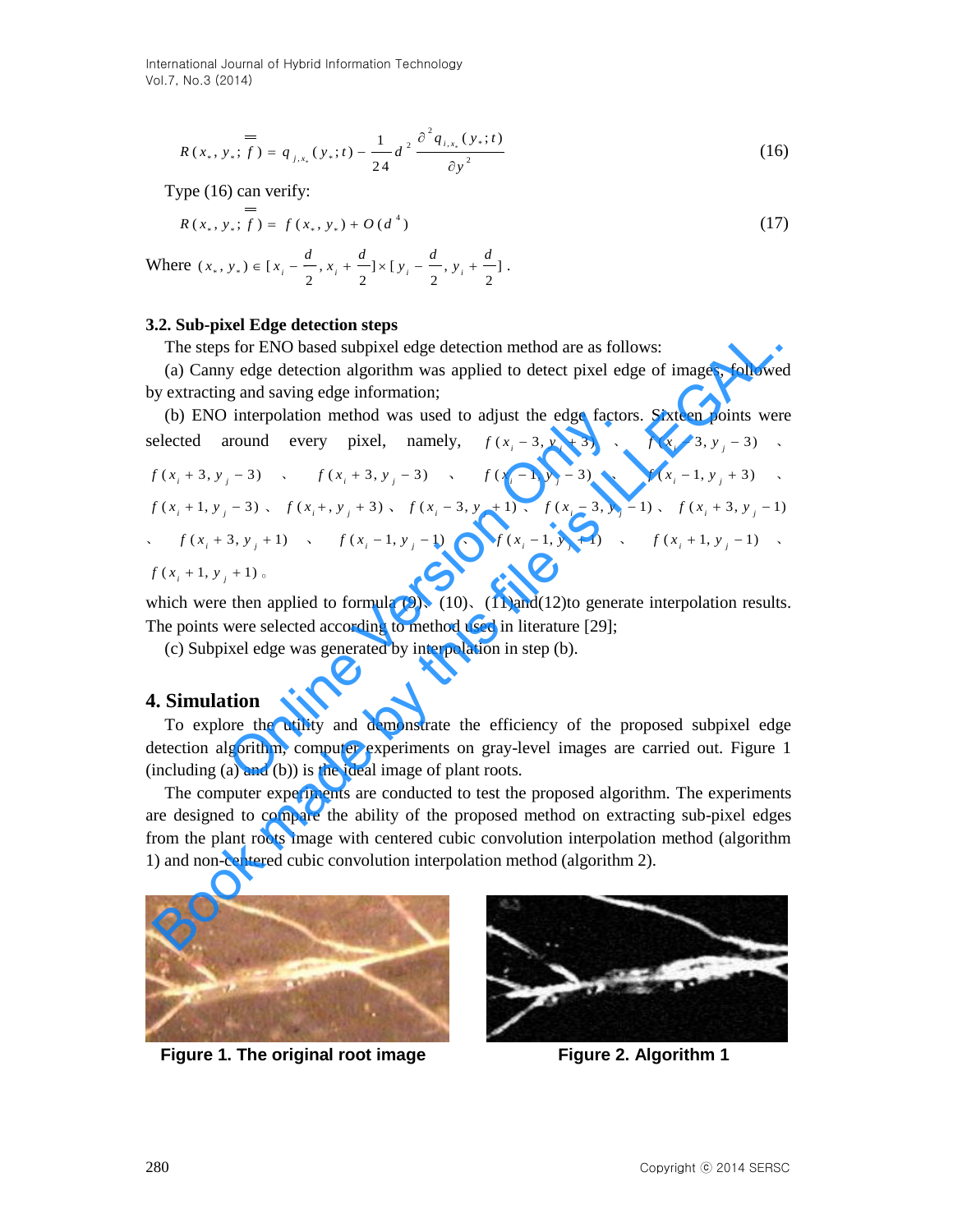



**Figure 3. Algorithm 2 Figure 4. The algorithm proposed in this paper** 

Figure 2 - 4 show part of plant root image generated by edge detection. In Figure 2, the edge was blurry, because the image was made by centered cubic convolution interpolation edge detection algorithm which couldn't interpolate discontinuously. In Figure 3, the noncentered cubic convolution interpolation method was applied. Smoothing effect could be observed, but it's visually blurry. In Figure 4, our method was used. The image was clear and smoothing with good detection effects. Because ENO based interpolation detection method could perform better in conserving the geometrical features of image edge due to its uniform response, as a result, it improved the abilities of edge detection.

Because the quadric derivative of image edges is zero-cross, the convergence rates of quadric derivatives can be used as the relative accuracy for edges detected by different interpolation algorithms. For centered cubic convolution interpolation,  $g \int_{f}^{R}(x) = f(x) - f(x) + \frac{2c_2}{a^2} + O(d)$ , which indicates that error increases, as *d* decreases. For non-centered cubic convolution interpolation,  $g_c(x) = f(x) + O(d)$ , which means the speed that quadric derivative error converges to zero is at least the same as that *d* decreasing to zero<sup>[30]</sup>. From formula (17), the speed that error decreases to zero in our algorithm is faster than that *d* decreasing to zero Therefore, in regards to convergence rate, the detecting accuracies of the three algorithms compared here from high to low were our algorithm, non-centered cubic convolution interpolation, and centered cubic convolution bic convolution interpolation method was applied. Smout it's visually blurry. In Figure 4, our method was used. T<br>with good detection effects. Because ENO based interpol.<br>rm better in conserving the geometrical features o Figure 2 - 4 show part of plant root image generated by edge detection. In Figure 2, th<br>dge was blurry, because the image was made by centered cubic convolution interpolation<br>dge detection algorithm which couldn't interpo

Given an image, different sampling rate were applied to obtain images with resolutions of  $32 \times 32$  and  $64 \times 64$ . The subpixel edges with different precisions were respectively compared with the baseline edge images generated by canny operator convolution. The larger the detection rate is, the higher the accuracy is. Table 1 is the comparison of accuracy of subpixel edges obtained by the three different subpixel edge detection algorithms.

**Table 1. The rate of subpixel edge detection by three methods**

|                    | $32 \times 32$ | $64 \times 64$ |
|--------------------|----------------|----------------|
| Algorithm 1        | 55.82          | 40.12          |
| Algorithm 2        | 57.31          | 41.57          |
| Proposed algorithm | 59.62          | 43.65          |

interpolation.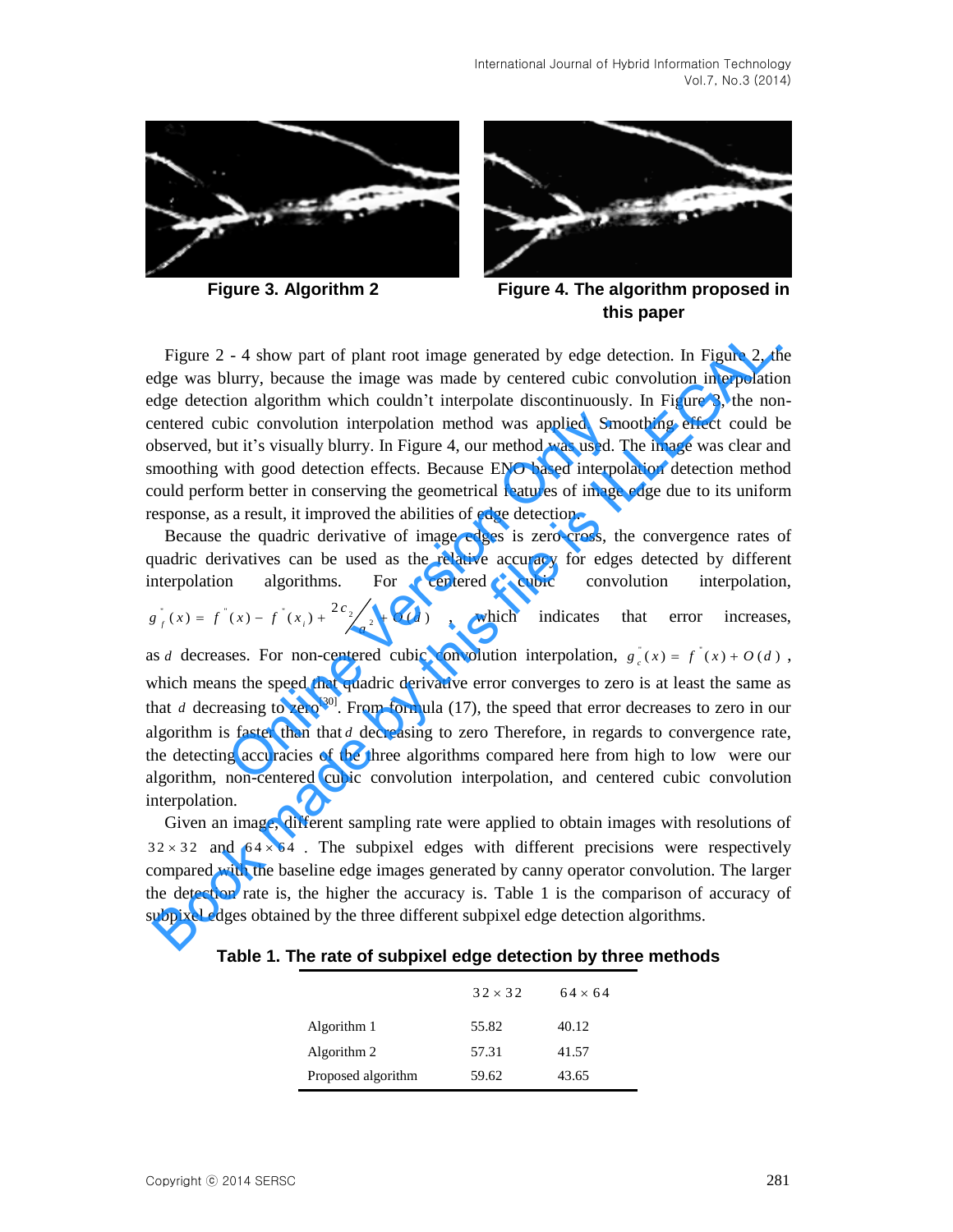From table 1, the detection accuracy of our method was higher than that of algorithm 1 and 2.

# **5. Conclusion**

ENO based nonlinear fourth-order subpixel edge detection algorithm was proposed in this paper. ENO interpolation algorithm was first introduced, and then ENO based fourth-order interpolation algorithm was proposed. Our proposed method applied classical Canny operator for detecting image edges, followed by processing gray images to obtain gradient images. Based on the gradient images, ENO based fourth-order interpolation was performed along gradient direction of target edges for sub-division of subpixel by calculation to accurately locate target edges. The performance of our method was finally compared with that of centered cubic convolution interpolation-based or non-centered cubic convolution interpolation-based edge detection algorithm. The centered cubic convolution interpolation based edge detection method generated damages and blur effects for images to high extent. Non-centered cubic convolution interpolation based method made diffuse or smoothing effects. The simulation results demonstrated that our ENO based interpolation method performed better in conserving image dimensionality and direction, improving the abilities of image edge detection. In-based edge detection algorithm. The centered cubic condetection method generated damages and blur effects for ed cubic convolution interpolation based method made a simulation results demonstrated that our ENO based bet rradient direction of target edges for sub-division of subpixel by calculation to accurate<br>cocate target edges. The performance of our method was finally compared with that centered cubic convolution interpolation-based of

## **Acknowledgment**

Fund Project: This paper is supported by the Fundamental Research Funds for the Central Universities (2572014CB14); this paper is supported by natural science foundation of Heilongjiang Province of China (C201337); this paper is supported by national natural science foundation of china (31270757).

# **References**

- [1] C. N. da Graaf and M. A. Viergever (Eds.), "Information Processing in Medical Imaging", Plenum Press, New Your, (**1988).**
- [2] W. Niblack, "An Introduction to Digital Image Processing", Prentice Hall, Englewood Cliffs, NJ, (**1986).**
- [3] J. Russ, "The Image Processing Handbook", Second ed., CDC Press, Boca Raton, (**1994).**
- [4] A. Rosenfeld and A. Kak, "Digital Picture Proceesing", Academic Press, New York, (**1994**).
- [5] M. Sonka, V. Hlavac and R. Boyle, "Image Processing, Analysis, and Machine Vision, Chapman and Hall, Cambridge, (**1993**).
- [6] K. R. Castleman, "Digital Image Processing, Prentice-Hall, Upper Saddle River, (**1996).**
- [7] D. Marr and E. Hildreth, "Theory of edge detection", Proc. R.Soc. Lond, (**1980**), pp.187-217.
- [8] S. M. Smith, J. M. Brady, "SUSAN- a new approach to low lebel image processing", Int. J. Comput. Vision, (**1997**), pp. 45-78.
- [9] J. Canny, "A Computational Approach to Edge Detection", IEEE Trans. Pattern Anal. Machine Intell, (**1986**), pp. 679-698.
- [10] I. Laptev, H. Mayer and T. Lindeberg, "Automatic extrction of roads from aerial images based on scale-space and snakes", Mach. Vision Appl, (**2000**), pp. 23-31.
- [11] P. Perona and J. Malik, "Scale space and edge detection using anisotropic diffusion", IEEE Trans. Patern Anal. Machine Intell. (**1989**), pp. 629-639.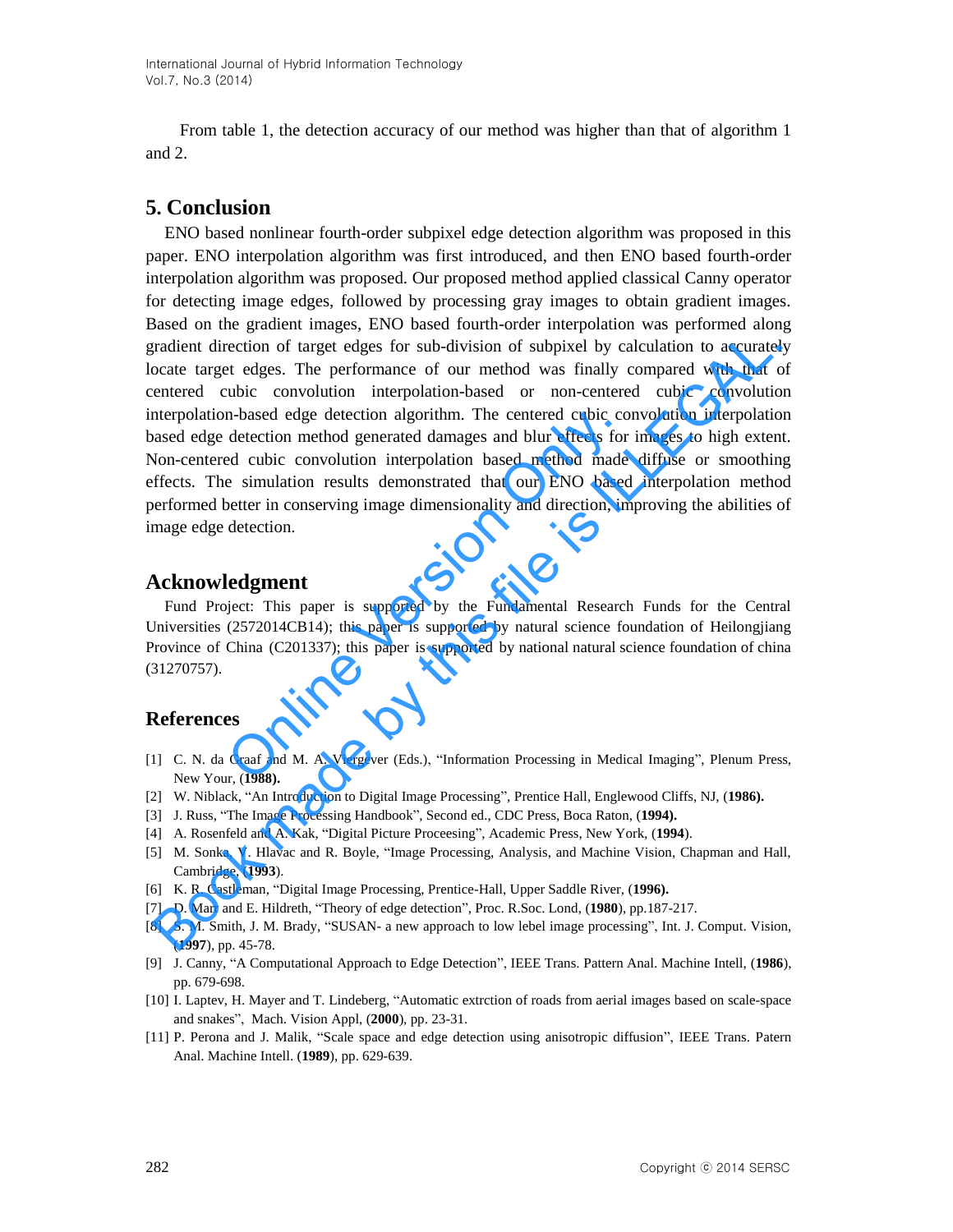- [12] P. Meer and B. Georgescu, "Edge Detection with Embedded Confidence", IEEE Trans. Pattern Anal. Machine Intell, (**2001**), pp. 1351-1365.
- [13] J. Li, "A Wavelet Approach to Edge Detection", Thesis, Sam Houston State University, (**2003).**
- [14] I. Mikie, S. Krucinski and J. D. Thomas, "Segmentation and tracking in echocardiographic sequences-active contours guided by optical flow estimates", IEEE Trans. Medical Imaging, (**1998**), pp. 274-284.
- [15] R. J. O'Callaghan and D. R. Bull, "Combined morphological-spectral unsupervised image segmentation", IEEE Trans. Image Process, (**2005**), pp. 49-62.
- [16] P. Meer and B. Georgescu, "Edge Detection with Embedded Confidence", IEEE Trans. Pattern Anal. Machine Intell. (**2001**), pp. 1351-136.
- [17] D. X. Hao, D. S. Xi and Y. Y. Yue, "Sub-pixel detection based on spatial moment and Zernike momnet [J]", Journal of Applied Scineces, (**2004**), vol. 22, no. 2, pp. 191-194.
- [18] A. J. Tabatabai and O. R. Mitchell, "Edge location to subpixel values in digital imagery [J]", IEEE Transactions on Pattern Analysis and Machine Intelligence, (**1984)**, pp. 188-201.
- [19] A. Huertas, "Detection of intensity changes with subpixel accuracy using laplacian guassian masks [J]", IEEE Transactions on Pattern Analysis and Machine Intelligence, (**1986**), pp. 651-664. IS A. J. Tachatona and O. R. Michelli, "Edge locaton to sampler values in digital imagery [J]", IEE<br>
Transactions on Pattern Analysis and Machine Intelligence, (1984) pp. 188-201.<br>
Transactions on Pattern Analysis and Mach
- [20] S. Ghosal, "Orthogonal moment operators for subpixel edge-detection [J]", IEEE Transactions on Pattern Analysis and Machine Intelligence, (**1993),** pp. 295-306.
- [21] F. Devernay, "A non-maxima suppression method for edge detection with subpixel accuracy [J]", IEEE Transactions on Pattern Analysis and Machine Intelligence, (**1995),** pp. 1-25. Ince, (1993), pp. 295-306.<br>nee, (1993), pp. 295-306.<br>suppression method for edge detection with su<br>is and Machine Intelligence, (1995), pp. 1-25.<br>d J. T. Martin, "Edge based probabilistic rela:<br>omputing I, (2001), pp. 328-
- [22] T. Kubota, T. Huntsberger and J. T. Martin, "Edge based probabilistic relaxation for subpixel contour extraction [J]", Image Vision Computing I, (**2001),** pp. 328-343.
- [23] X. Li and M. T. Orchard, "New edge directed interpolation [J]", IEEE Transactions on Image Processing, (**2001**), pp. 1521-1527.
- [24] J. W. Hwang and H. S. Lee, "Adaptive image interpolation based on local gradient features [J]", IEEE Signal Processing Letters, (**2004**), pp. 359-362.
- [25] P. Eli, "Feature detection algorithm based on a visial ystem model [J]", Proceeding of IEEE, vol. 90 no. 1, (**2002**), pp. 78-94.
- [26] J. Canny, "A computational approach to edge detection [J]", IEEE Trans Pattern Anal. Mach. Intell., vol. 6, (**1986**), pp. 679-698.
- [27] A. Harten and B. Engquist, "Uniformly high order acdcurate non-oscillatory schemes [J]", I SIAM J Numer Anal, vol. 24, (**1987**), pp. 279-309. [37] A. Harten and B. Engquist, "Uniformly high order acdcurate non-oscillatory schemes [J]", I SIAM J Numer<br>Anal, vol. 24, (1987), pp. 279-309.<br>[28] K. Siddiqi and B. Kimia, "Geometric shock-capturing ENO schemes for subp
- [28] K. Siddiiqi and B. Kimia, "Geometric shock-capturing ENO schemes for subpixel interpolation [J]", Computation and curve evolution, Graphical Models and Image Processing, (**1997**), pp. 278-301.
- [29] D. Su and P. Willis, "Image interpolation by pixel-level data-dependent triangulation [J]", Computers Graphics Forum, (**2004**), vol. 9, pp. 189-201.
- Graphics Forum, ( **2004**), vol. 9, pp. 189-201.